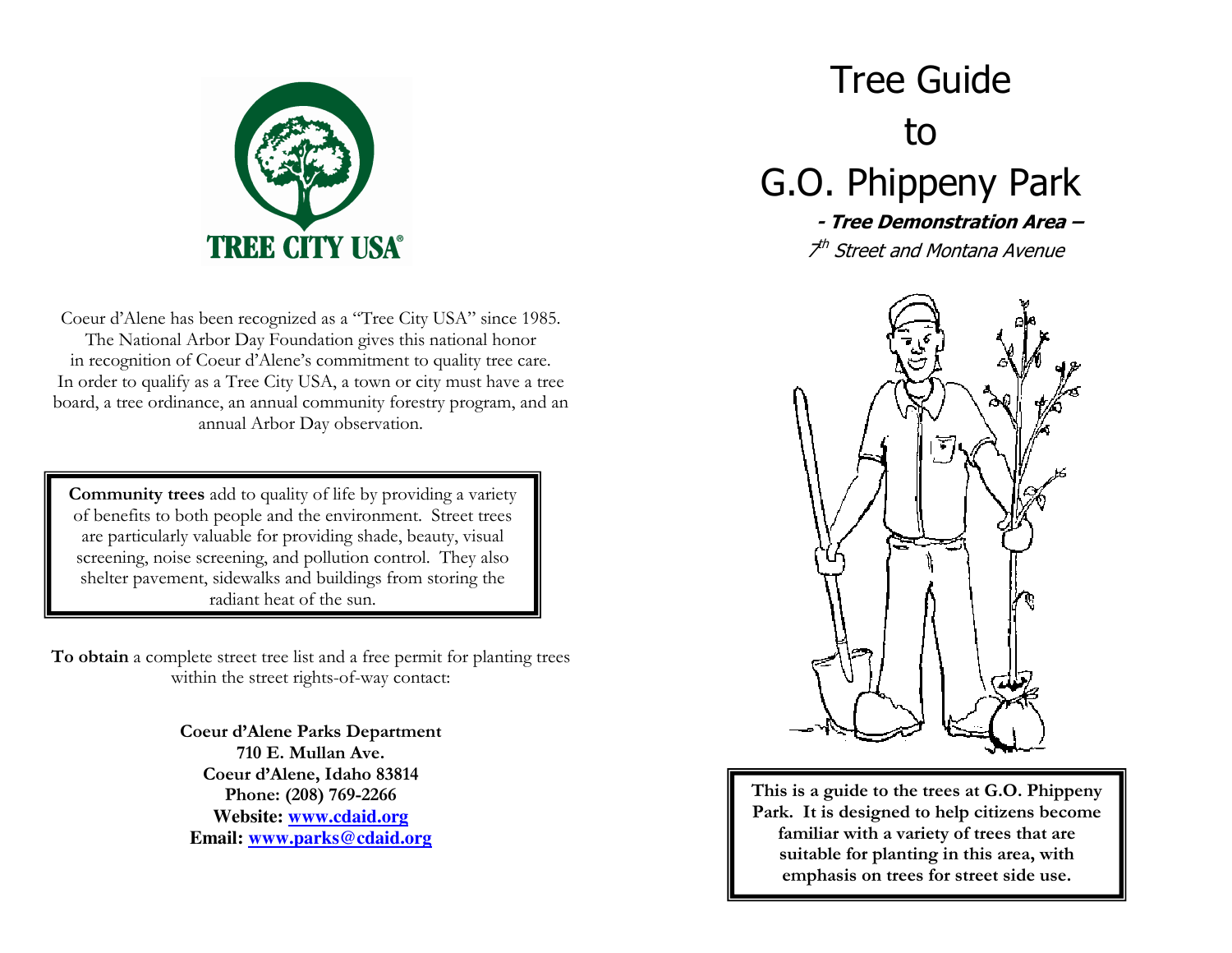

The numbers and letters on the map correspond to tree descriptions below. Trees that are on the City's 'Approved Street Tree' list are followed by the size designations on the list of:

- Small (SM): mature height less than 25'. Use these trees under power lines.
- Medium (MED): 25' to 50' in height. Use these trees in most cases.
- Large  $(LG)$ : 50' and taller.
- Trees that will tolerate low soil oxygen and the impurities that wash off the roads into storm water swales are identified by a raindrop.
- 1. Kousa Dogwood (Cornus kousa) a small spreading tree that is known for its showy white flower bracts with tapered points. Height (H)=20' SM
- 2. Flowering Crabapple (Malus  $sp.$ ) A small tree with a spreading form. Depending on the species, it has a white, pink or red flower, and produces a small fruit. H=50' MED

Thank You to those individuals and groups who have sponsored the planting of trees at G.O. Phippeny Park. Brass plaques identifying tree species and donors can be found on the ground beside the donated trees.

### Trees have been donated in Memory Of:

- B.K. "Bud" McDonald C.H.S. Class of 1950 Sterling Linden (3)  $\bullet$
- Selma "Sally" A. Pierson Yoshino Cherry (7)  $\bullet$
- Anne Franke Japanese Stewartia (11)
- Jesse W. Foss Camperdown Elm (14)
- Wini Shepperd Hunter, Cd'A class of 1935 Thornless Honeylocust (15)
- Cerise Mercado Ginkgo (18)
- James Edward Johnson Katsuratree (20)  $\bullet$
- Wesley Allen "Wes" Palmer Persian Parrotia (22)
- Thomas R. Kimball Karpick Maple (27)
- Jane D. Kimball Green Mountain Sugar Maple (28)
- Mike Knepper White Fir  $(30)$
- James L. Giangrosso 'Autumn Brilliance' Serviceberry (32)  $\bullet$
- Isabel C. Bergren Pacific Sunset Maple (33)
- Chuck Eastwood Paul's Scarlet Hawthorn (PS)

#### Trees have also been donated by:

- American Legion Aux. Unit 14 Kousa Dogwood (1)  $\bullet$
- E.R.W. Fox, M.D. Northern Red Oak (10)
- $\bullet$ Idaho Panhandle Kiwanis Club – Goldenrain Tree (13)
- Idaho Panhandle Kiwanis Club Turkish Filbert (16)
- Idaho Panhandle Kiwanis Club European Beech (21)
- Coeur d'Alene Garden Club Yellowwood (24)
- Washington Water Power Company Kwanzan Cherry (31)
- Coeur d'Alene High School Class of 1943 Black Tupelo (29)  $\bullet$
- Coeur d'Alene High School Class of 1946 Scarlet Oak (23)  $\bullet$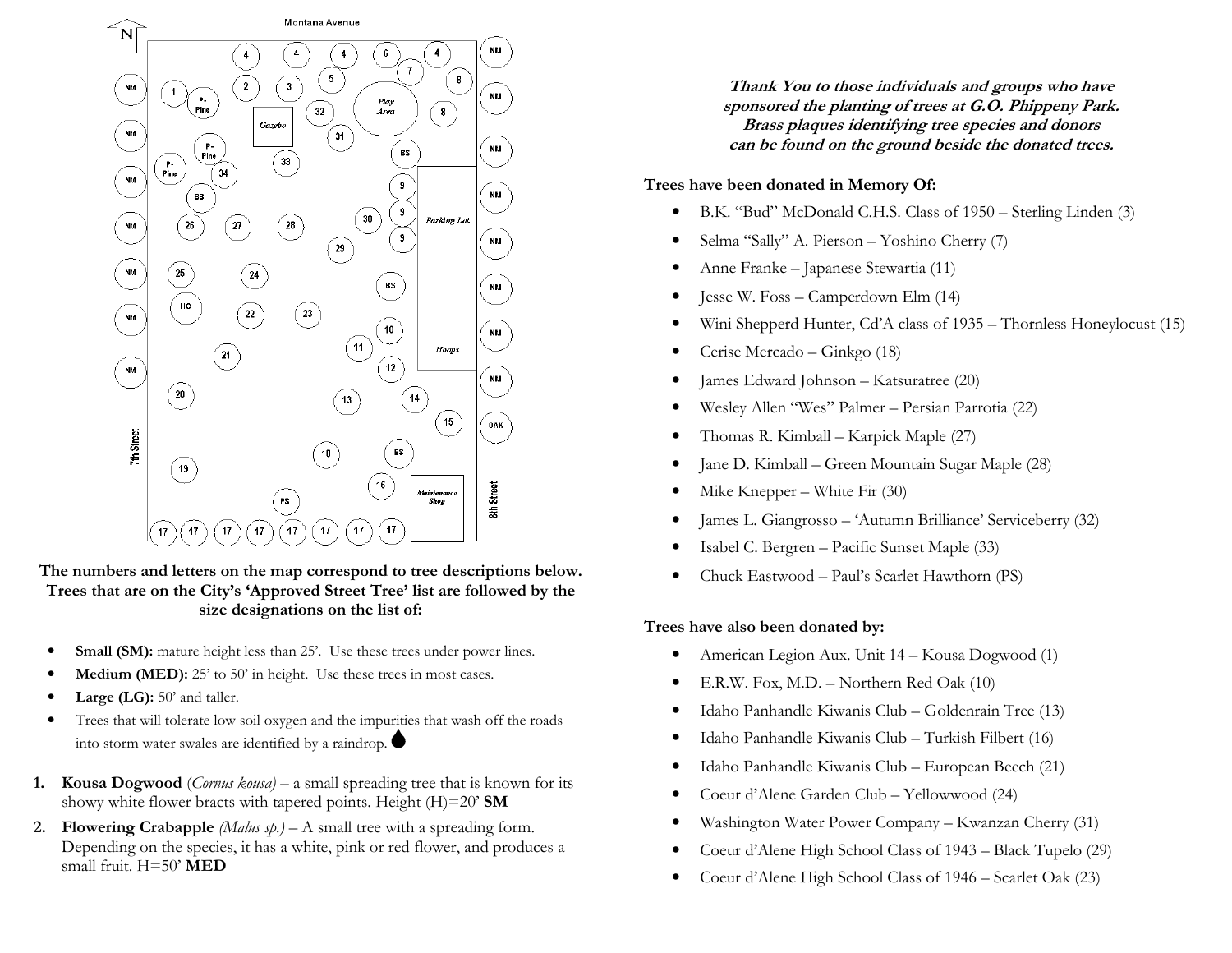## Other Trees at G.O. Phippeny Park

Norway Maple (NM). These trees line 7<sup>th</sup> & 8<sup>th</sup> Streets. This species has been over-planted within Coeur d' Alene's rights-of-way, and is temporarily off the approved street tree list in order to encourage species diversity within the City.

Ponderosa Pine (P-Pine). This large native tree may be planted in the right-ofway if it has been determined that there is sufficient growing room.

**Blue Spruce (BS).** The low branching habits, shallow roots and large size of this species make it unsuitable for most street side locations.

Horsechestnut (HC). This is a good tree for large yards and parks, but because of its' large size, invasive roots, and spiny capsules, it is an undesirable tree in street side locations.

Paul's Scarlet Hawthorn (PS). The brilliant colored flowers make this tree the showiest of all the Hawthorns in the spring. However, it is very susceptible to leaf spot.

\*Note: For locations of these trees refer to the above abbreviations on the map.

## **A Brief History**

- 1910-1976 This site served as Coeur d'Alene's Sr. and Jr. High Schools.
- 1976 After Canfield Middle School was built, the City of Coeur d'Alene  $\bullet$ purchased the vacated site. It was made into a community center for activities such as a craft center, women's center, food bank, cannery, gymnasium activities, and home of the Coeur d'Alene Parks Department.
- 1983 The buildings on site were closed down because they failed to meet  $\bullet$ building codes.
- 1988 The buildings were torn down, and site construction began for a community park.
- October 4, 1989 It was dedicated as G.O. Phippeny Park, in recognition of  $\bullet$ G.O. Phippeny's long term work in the community as an educator. He and his wife also supported the Girl Scouts, their church, and other organizations throughout the community.
- 1992 The first Memorial trees were planted.
- Today G.O. Phippeny is a community park for all ages to enjoy, as well as a place to see many different kinds of trees!
- 3. Sterling Linden (Tilia tomentosa 'Sterling') A vigorous growing tree with a very neat symmetrical shape. Leaves have a white "wooly" underside. H=45' MED
- 4. Pin Oak (Quercus palustris) Lower branches are descending while upper branches are ascending. Fall color is russet, bronze or red. Dead leaves persist into winter. Produces acorns.  $H = 55$ <sup>2</sup> LG
- 5. Japanese Zelkova (Zelkova serrata) A relative of the elm, this large tree is resistant to Dutch elm disease and elm leaf beetle. Fall color varies from yellow, orange, to brown.  $H=50'$  MED
- 6. Forest Green Oak (Ouercus frainetto 'Schmidt') This is an upright growing, vigorous oak with a strong central leader. It is drought resistant and adaptable.  $H=50'$  MED
- **7.** Yoshino Cherry (*Prunus x yedoensis*) Yoshino is the tree that has been made famous for its blossom display at the Tidal Basin in Washington D.C. H=30'
- 8. May Day Tree (Prunus padus) This cherry tree has ascending branches and fragrant white flowers in late April or early May. Also known as European Birdcherry because birds like the small black fruits. H=25'
- 9. Flowering Plum (Prunus cerasifera 'Thundercloud') A small tree with upright spreading branches and purple leaves. White to light pink flowers appear before the leaves. It is one of the earliest blooming trees.  $H=20'$
- 10. Northern Red Oak (Quercus rubra) A large spreading tree with russet-red fall leaf color. Produces  $\frac{3}{4}$ " to 1" acorns. H=50' LG
- 11. Japanese Stewartia (Stewartia pseudocamillia) Camellia like flowers in early summer, varied leaf colors in fall, and the creamy bark in winter make this an all-season tree.  $H=30'$  (Caution, this is a Zone 6 tree)
- 12. River Birch (Betula nigra) Pyramidal to rounded medium-sized tree. The outer bark peels off to reveal a cinnamon-brown inner bark. Is resistant to bronze birch borer, which destroys birch trees in our area.  $H=40^{\circ}$
- 13. Goldenrain Tree (Koelreutaira paniculata) Showy clusters of yellow flowers during July give this medium-sized tree its name. It is adaptable to many soils and withstands drought and heat. H=30'
- 14. Camperdown Elm (Ulmus glabra 'Camperdownii') A strongly weeping tree grown as a top graft. Slowly increases in both height and spread. H=30'
- 15. Thornless Honeylocust (Gleditsia tricanthos var. inermis) An open, spreading medium-sized tree. Delicate, fine-textured leaves let the sun shine through and minimize fall leaf litter  $H=45$ ' MED
- 16. Turkish Filbert (Corylus colurna) Low-branching tree with a stately, formal appearance. Should not be planted near intersections, where low branches can obstruct traffic vision. H=50'